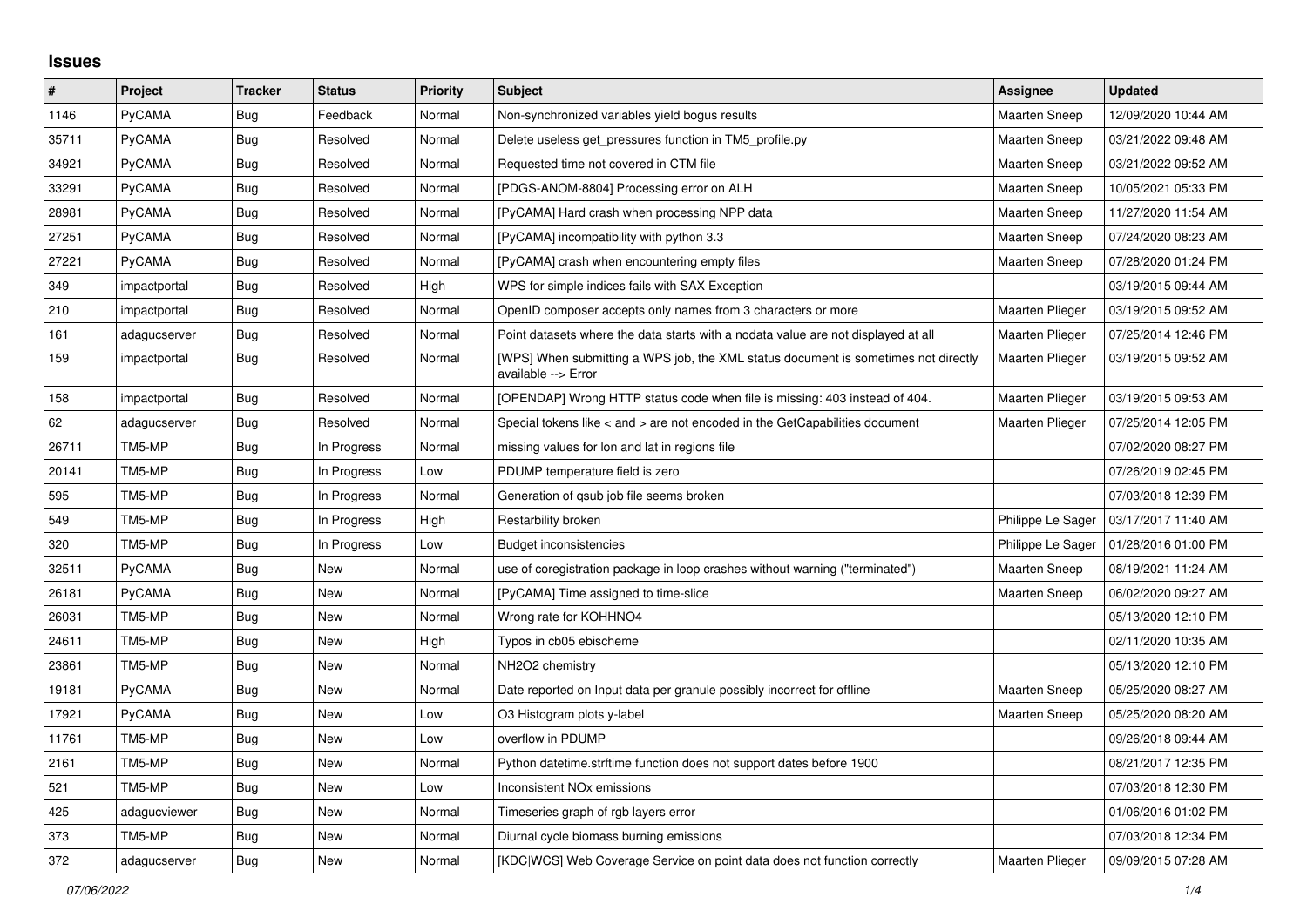| $\sharp$ | Project       | <b>Tracker</b> | <b>Status</b> | <b>Priority</b> | Subject                                                                                       | Assignee               | <b>Updated</b>      |
|----------|---------------|----------------|---------------|-----------------|-----------------------------------------------------------------------------------------------|------------------------|---------------------|
| 368      | adagucserver  | <b>Bug</b>     | New           | Normal          | Time resolution is not correctly calculated automatically                                     |                        | 08/24/2015 11:55 AM |
| 362      | TM5-MP        | <b>Bug</b>     | New           | Normal          | Dry deposition total for agreggated NOx                                                       | Jason Williams         | 06/24/2015 02:06 PM |
| 351      | TM5-MP        | <b>Bug</b>     | New           | Low             | NH3 budget terms                                                                              |                        | 07/03/2018 12:36 PM |
| 149      | TM5-ZOOM      | Bug            | New           | Low             | Gfortran compiler                                                                             |                        | 04/08/2014 10:42 AM |
| 94       | impactportal  | <b>Bug</b>     | New           | Normal          | [Account] Handle OpenID problem                                                               |                        | 10/10/2013 10:22 AM |
| $71$     | adagucserver  | Bug            | New           | Normal          | default value for dimension not properly generated when using min keyword                     |                        | 10/07/2013 09:34 AM |
| $70\,$   | adagucserver  | Bug            | New           | Normal          | Contourlines always display text                                                              |                        | 09/16/2013 01:04 PM |
| 39       | adagucserver  | <b>Bug</b>     | New           | Normal          | tickround is ignored when WMSExtension NUMCOLORBANDS is used                                  |                        | 06/26/2013 01:50 PM |
| 38       | adagucviewer  | Bug            | New           | Normal          | When reusing a link create with the "Create a Link" menu item, the legend is not<br>displayed |                        | 06/19/2013 01:44 PM |
| 37       | adagucviewer  | Bug            | <b>New</b>    | Normal          | [EXTGUI] When refreshing a layer the layerlist is not updated                                 |                        | 06/13/2013 10:28 AM |
| 15161    | <b>PyCAMA</b> | Feature        | Feedback      | Normal          | Better handle wavelength calibration parameters in UPAS products                              | Maarten Sneep          | 05/25/2020 08:49 AM |
| 15151    | <b>PyCAMA</b> | Feature        | Feedback      | Normal          | Handling background correction parameters for SO2 and HCHO                                    | <b>Maarten Sneep</b>   | 05/25/2020 08:47 AM |
| 35721    | PyCAMA        | Feature        | Resolved      | Normal          | Speed up get_profiles and get_temperature by numba                                            | Maarten Sneep          | 03/21/2022 10:55 AM |
| 27361    | PyCAMA        | Feature        | Resolved      | Normal          | [PyCAMA] record the file names of the input granules.                                         | Maarten Sneep          | 07/29/2020 03:23 PM |
| 22591    | <b>PyCAMA</b> | Feature        | Resolved      | Normal          | Implement O3 TCL on L2QC website                                                              | Mark ter Linden        | 11/09/2019 05:03 PM |
| 1511     | PyCAMA        | Feature        | Resolved      | Normal          | Synchronization of variables                                                                  | <b>Maarten Sneep</b>   | 08/21/2020 07:37 AM |
| 93       | impactportal  | Feature        | Resolved      | Normal          | [Basket] Add a "Get All" button to retrieve all items at once                                 |                        | 03/19/2015 09:56 AM |
| 92       | impactportal  | Feature        | Resolved      | High            | [Test] Create a test environment to test new versions of climate4impact                       |                        | 03/19/2015 09:55 AM |
| 88       | impactportal  | Feature        | Resolved      | Normal          | [Basket]Create widget for basket access in all portal elements                                |                        | 03/19/2015 09:56 AM |
| 84       | impactportal  | Feature        | Resolved      | Normal          | [Basket]Enable sorting on basket                                                              |                        | 03/19/2015 09:57 AM |
| 83       | impactportal  | Feature        | Resolved      | Normal          | [Basket]Add 'Remove all' button                                                               |                        | 03/19/2015 09:58 AM |
| 80       | impactportal  | Feature        | Resolved      | Normal          | [Transformation] CDO indices calculations as WPS service                                      |                        | 03/19/2015 10:04 AM |
| 75       | impactportal  | Feature        | Resolved      | Normal          | [Search]Move backend to ESGF search                                                           |                        | 07/15/2014 02:10 PM |
| 40       | adagucserver  | Feature        | Resolved      | Normal          | Highest value in Legend is not necessarily highest value in the map                           | <b>Maarten Plieger</b> | 07/25/2014 12:06 PM |
| 23221    | TM5-MP        | Feature        | In Progress   | Normal          | Remapping of M7 dry/wet radii from restart file missing                                       |                        | 12/05/2019 11:07 AM |
| 10221    | TM5-MP        | Feature        | In Progress   | Normal          | MOGUNTIA and KPP                                                                              |                        | 09/20/2018 01:59 PM |
| 8931     | TM5-MP        | Feature        | In Progress   | Low             | removing dependence on HDF4                                                                   |                        | 11/18/2019 02:07 PM |
| 944      | PyCAMA        | Feature        | In Progress   | Normal          | Documentation of internal workings of PyCAMA                                                  | Maarten Sneep          | 12/09/2020 11:13 AM |
| 558      | PyCAMA        | Feature        | In Progress   | Normal          | Coregistration                                                                                | Maarten Sneep          | 11/06/2018 05:47 PM |
| 336      | TM5-MP        | Feature        | In Progress   | Normal          | budget consistent with mmix                                                                   | Philippe Le Sager      | 12/01/2015 10:05 AM |
| 26171    | PyCAMA        | Feature        | New           | Normal          | [PyCAMA] Skip L3 data in concatenation tool                                                   | Maarten Sneep          | 06/02/2020 09:25 AM |
| 12101    | TM5-MP        | Feature        | New           | Low             | Updating Corner halo grid boxes                                                               |                        | 10/10/2018 03:39 PM |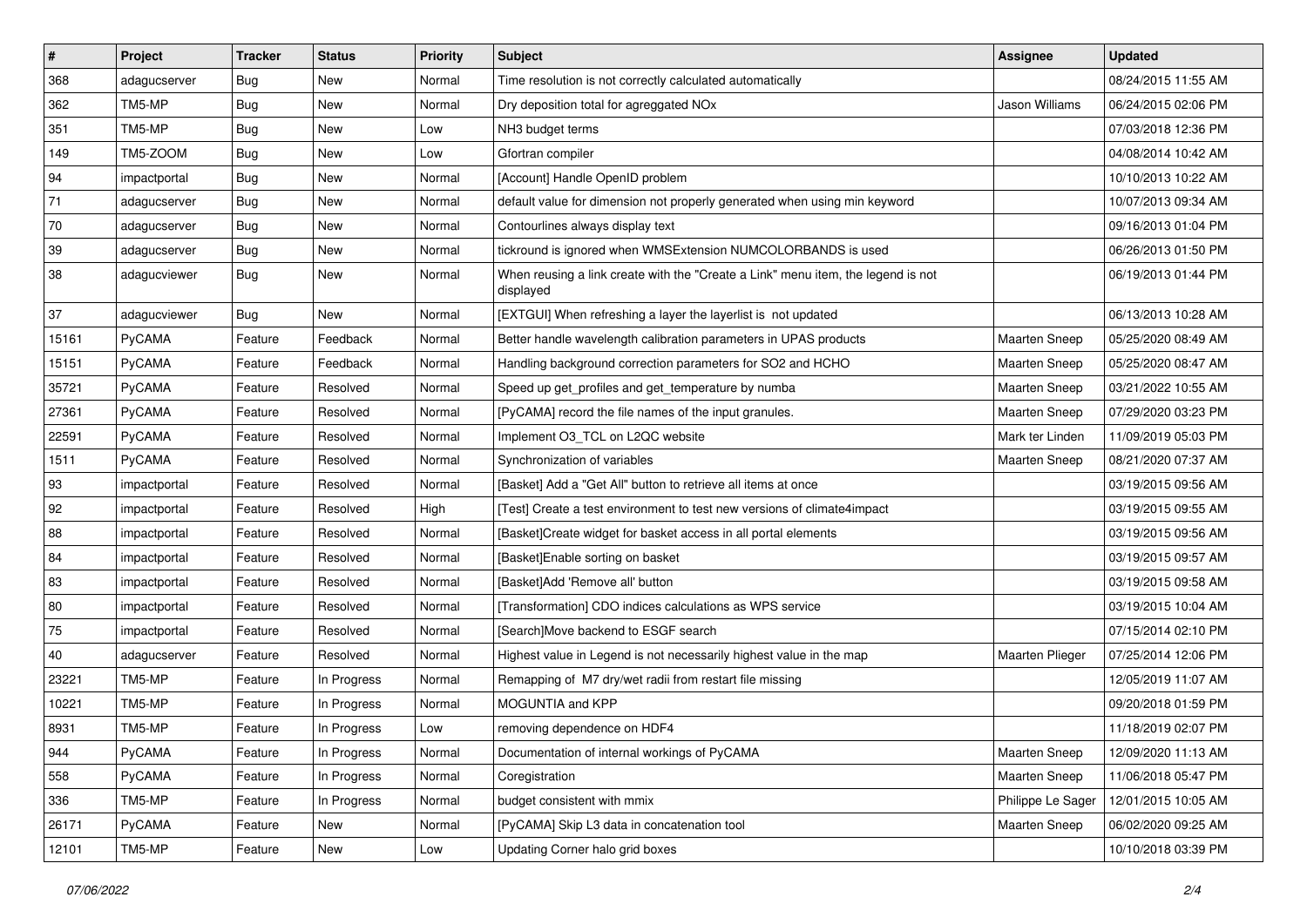| $\sharp$   | Project      | <b>Tracker</b> | <b>Status</b> | <b>Priority</b> | Subject                                                                                                    | <b>Assignee</b>        | <b>Updated</b>      |
|------------|--------------|----------------|---------------|-----------------|------------------------------------------------------------------------------------------------------------|------------------------|---------------------|
| 9311       | PyCAMA       | Feature        | New           | Normal          | Processing status & lineage as table                                                                       | Maarten Sneep          | 05/25/2020 08:48 AM |
| 8681       | TurboWin     | Feature        | <b>New</b>    | Normal          | SOG and COG computing                                                                                      |                        | 12/19/2017 10:03 AM |
| 8671       | TurboWin     | Feature        | New           | Normal          | option to insert Relative Humidity                                                                         |                        | 12/19/2017 09:59 AM |
| 8661       | TurboWin     | Feature        | <b>New</b>    | Normal          | instruction videos                                                                                         |                        | 12/19/2017 09:49 AM |
| 8651       | TurboWin     | Feature        | <b>New</b>    | Normal          | update to WMO cloud atlas                                                                                  |                        | 12/19/2017 09:46 AM |
| 8641       | TurboWin     | Feature        | New           | Normal          | plot position offline                                                                                      |                        | 12/19/2017 09:44 AM |
| 8621       | TurboWin     | Feature        | <b>New</b>    | Normal          | WOW upload                                                                                                 |                        | 12/19/2017 09:42 AM |
| 8611       | TurboWin     | Feature        | New           | Normal          | displaying latest obs                                                                                      |                        | 12/19/2017 09:36 AM |
| 1013       | subproject 1 | Feature        | <b>New</b>    | Normal          | test subproject task gantt                                                                                 |                        | 12/20/2016 09:10 AM |
| 1012       | dummy        | Feature        | <b>New</b>    | Normal          | test gantt main project                                                                                    |                        | 12/20/2016 09:09 AM |
| 440        | TM5-MP       | Feature        | New           | Low             | Assumption in calculation of friction velocity over land                                                   |                        | 07/03/2018 12:51 PM |
| 367        | TM5-MP       | Feature        | New           | Low             | Heterogeneous reaction rates for bulk aerosol version                                                      | Jason Williams         | 07/03/2018 12:36 PM |
| 350        | impactportal | Feature        | <b>New</b>    | Normal          | Add a link to go to the basket at the bottom of the data discovery page                                    |                        | 03/19/2015 10:59 AM |
| 338        | TM5-MP       | Feature        | <b>New</b>    | Low             | Modifying and extending input data for refractive indices                                                  | Twan van Noije         | 07/03/2018 12:53 PM |
| 91         | impactportal | Feature        | <b>New</b>    | Normal          | [Basket] Move Basket in menu bar                                                                           |                        | 10/10/2013 10:22 AM |
| 90         | impactportal | Feature        | New           | Normal          | [Use cases] Precoocked data selection widget with use case data                                            |                        | 10/10/2013 10:22 AM |
| 89         | impactportal | Feature        | New           | Normal          | [Map&Plot]Generic data selection widget                                                                    |                        | 10/10/2013 10:22 AM |
| 87         | impactportal | Feature        | <b>New</b>    | Normal          | [Map & Plot] Enable to select multiple data from basket for plotting and mapping                           |                        | 10/10/2013 10:22 AM |
| 86         | impactportal | Feature        | New           | Normal          | [Account] Keep history of what has been processed                                                          |                        | 10/10/2013 10:22 AM |
| 85         | impactportal | Feature        | New           | Low             | [Basket]Enable grouping of data in datasets                                                                |                        | 10/10/2013 10:22 AM |
| 82         | impactportal | Feature        | New           | Normal          | [GUI] Improve error messages                                                                               |                        | 10/10/2013 10:22 AM |
| 81         | impactportal | Feature        | <b>New</b>    | Normal          | [Transformations] Time series plots WPS for multiple datasets                                              |                        | 10/10/2013 10:22 AM |
| 77         | impactportal | Feature        | <b>New</b>    | Normal          | [Data] Provide ECLISE data in climate4impact                                                               |                        | 10/10/2013 10:22 AM |
| ${\bf 76}$ | impactportal | Feature        | New           | Low             | [Search] Group search results in folders                                                                   |                        | 10/10/2013 10:22 AM |
| 74         | impactportal | Feature        | New           | Normal          | [Search] Free text search: resolve on server not in browser                                                |                        | 10/10/2013 10:22 AM |
| 61         | adagucviewer | Feature        | New           | Normal          | Custom coordinate systems can not be choosed, only the predefined in the map type are<br>available         |                        | 07/17/2013 12:21 PM |
| 28431      | PyCAMA       | Support        | Feedback      | Normal          | [PyCAMA] How long should the daily reports be available once the time-dependent<br>monitoring is in place? | Jacques Claas          | 10/15/2020 10:26 AM |
| 14161      | PyCAMA       | Support        | Feedback      | Normal          | Time dependent QC questionnaire                                                                            | Jacques Claas          | 04/28/2020 09:59 AM |
| 27381      | PyCAMA       | Support        | Resolved      | High            | [PyCAMA] Update configuration file to resolve issue with reports for Cloud                                 | <b>PDGS Operations</b> | 09/09/2020 11:06 AM |
| 1301       | PyCAMA       | Support        | Resolved      | High            | test mixed empty/non-empty variables                                                                       | <b>Maarten Sneep</b>   | 08/21/2020 07:38 AM |
| $73\,$     | impactportal | Support        | Resolved      | Normal          | [ESG Security] No 'view' on data located at other ESG nodes as BADC and DKRZ                               |                        | 07/15/2014 02:10 PM |
| 26241      | PyCAMA       | Support        | In Progress   | Normal          | [PyCAMA] Supply list of up to 12 parameters you want to follow over time                                   | Jacques Claas          | 12/01/2020 05:34 PM |